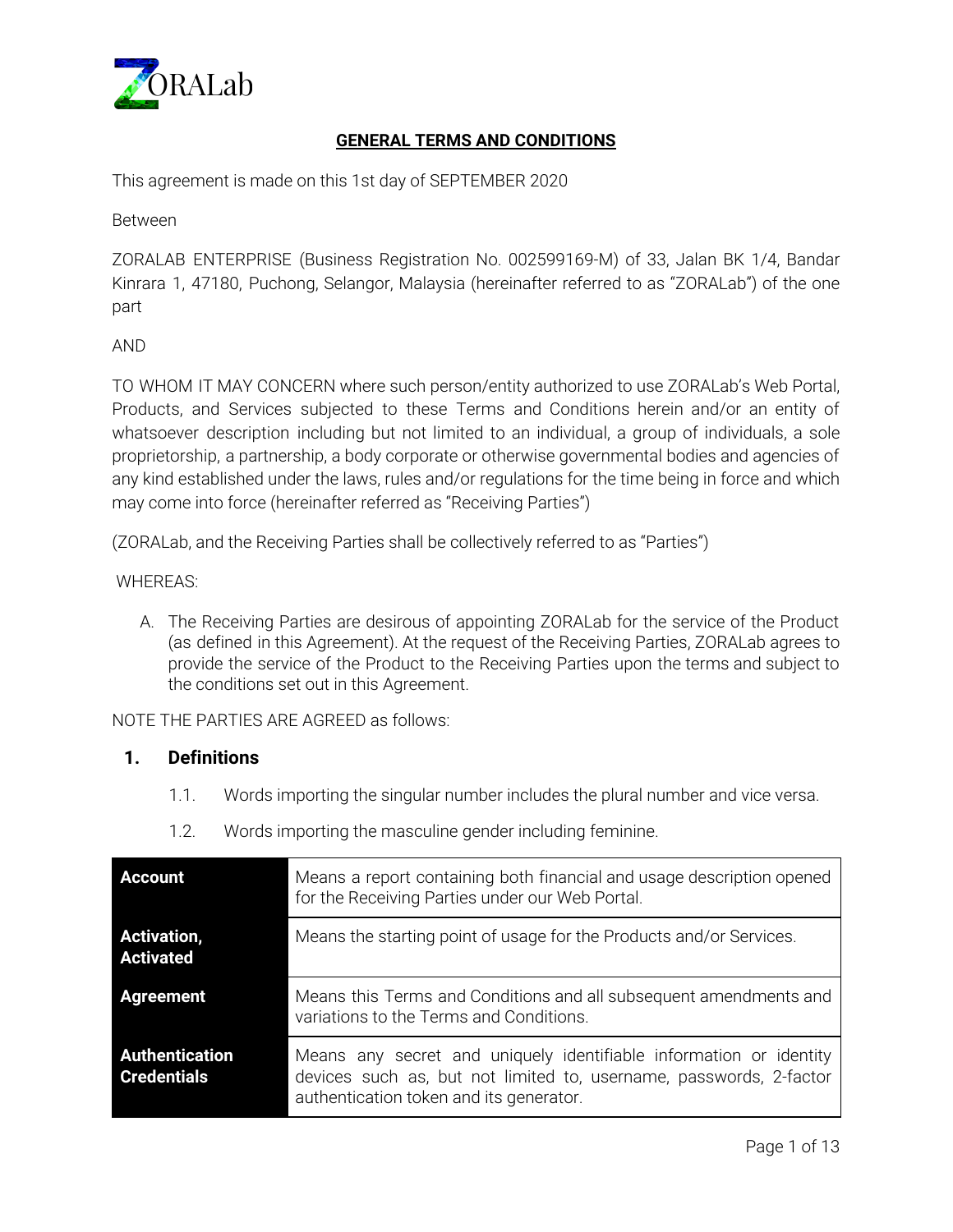

| <b>Price, Pricing</b> | Means the payable amount for the Products displayed including<br>respective associated payable amount such as courier charges.                                                                                                                                                                                                                                                          |
|-----------------------|-----------------------------------------------------------------------------------------------------------------------------------------------------------------------------------------------------------------------------------------------------------------------------------------------------------------------------------------------------------------------------------------|
| <b>Content</b>        | Means a literary or artistic property (such as a book, title, writing,<br>artwork, images, movie, website, or musical composition) that is<br>capable of being printed, copied, sold, licensed, distributed, transformed<br>to another medium, translated, recorded or performed or otherwise use<br>(or not use) and to give it to another by will; and governed by copyright<br>laws. |
| <b>Deposit</b>        | Means the payable amount for the Products in advance.                                                                                                                                                                                                                                                                                                                                   |
| <b>Notice</b>         | Means all official bill statements, receipts, notices, requests, notice of<br>demands, writ of summons, all other legal processes and/or other<br>communications/documents.                                                                                                                                                                                                             |
| <b>Payment</b>        | Means transactional financial amount payable through Payment<br>Method.                                                                                                                                                                                                                                                                                                                 |
| <b>Payment Method</b> | Means official and legit finance process exchange channels for<br>purchased Products and Services such as, but not limited to:<br>1. Bank Transfer & E-Wallet<br><b>Credit Card</b><br>2.<br>3. Cash                                                                                                                                                                                    |
| <b>PDPA</b>           | Means Malaysia Personal Data Protection Act 2010.                                                                                                                                                                                                                                                                                                                                       |
| PII                   | Means Personal Identifiable Information that can be used to distinguish<br>or trace an individual's identity, either alone or when combined with<br>other personal or identifying information that is linked or linkable to a<br>specific individual, not limited to biodata, behavioral data, and health<br>data.                                                                      |
| <b>Product</b>        | Means products made available via Web Portal but not limited to<br>open-source software, and service packages such as Shepherd<br>Program.                                                                                                                                                                                                                                              |
| <b>Sensitive Data</b> | Means information that is protected against unwarranted disclosure, to<br>include PII or other private/confidential data.                                                                                                                                                                                                                                                               |
| <b>Service</b>        | Means additional services offered by ZORALab offered in conjunction to<br>the use of the Product.                                                                                                                                                                                                                                                                                       |
| <b>User Interface</b> | Means the interactive facilities designed for The Receiving Parties to<br>interact with the Product such as, but not limited to, website, web app,<br>mobile app, and smart devices.                                                                                                                                                                                                    |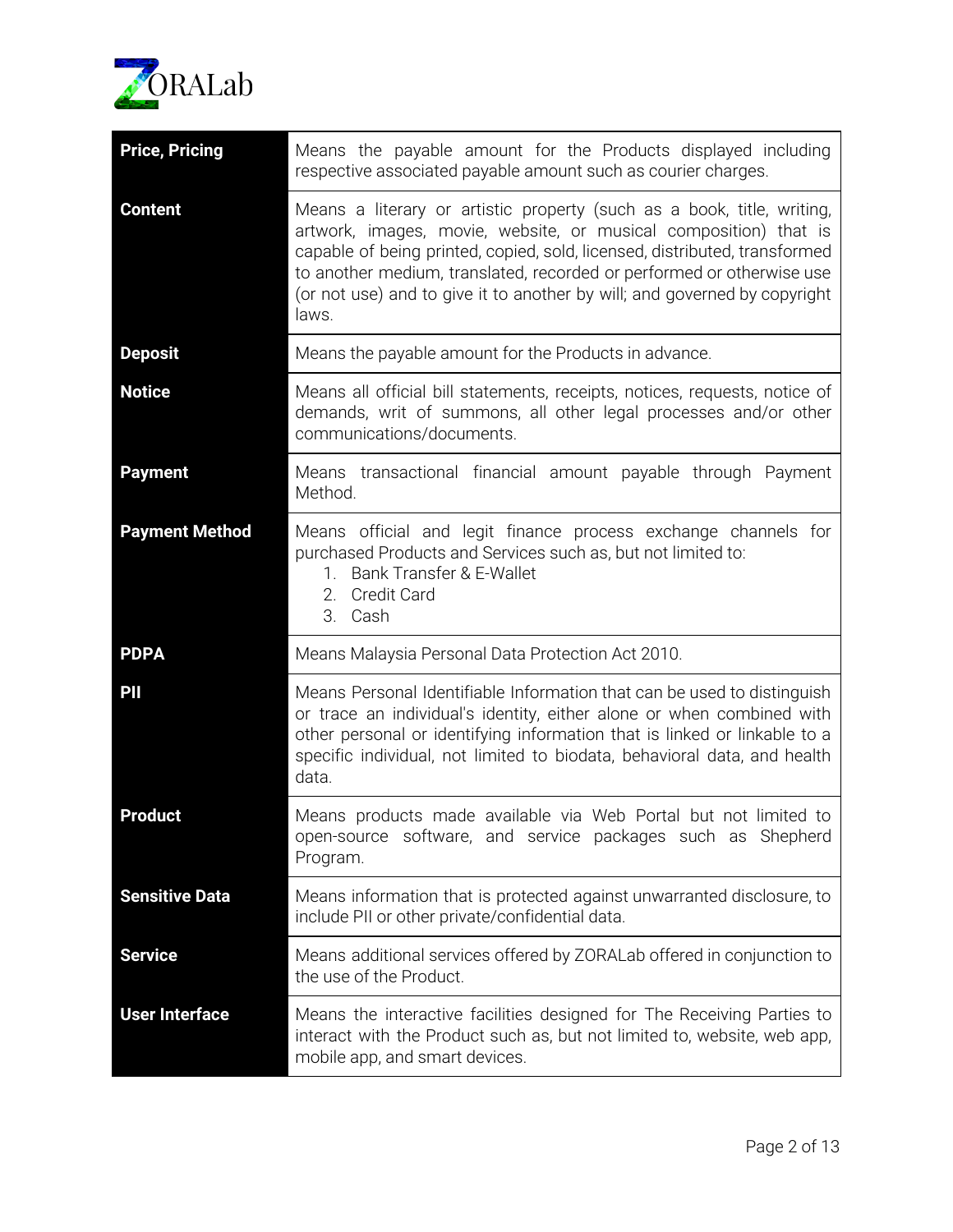

| <b>Web Portal</b>                 | Means any browserable Contents under the domain name zoralab.com<br>alongside with all its subpages and subdomains of any kinds.                                                     |
|-----------------------------------|--------------------------------------------------------------------------------------------------------------------------------------------------------------------------------------|
| <b>Working Day</b>                | Means Malaysian Time for Mondays to Friday (half day) excluding<br>public holidays, Saturdays, Sundays and any unforeseen holiday<br>declared by the Federal Government of Malaysia. |
| <b>You, Yours</b>                 | Means The Receiving Parties.                                                                                                                                                         |
| ZORALab,<br>We, Us,<br><b>Our</b> | Collectively means ZORALab Enterprise (002599169-M) or any of its<br>subsidiaries, affiliates or successors.                                                                         |

# **2. Assignment and Tenure of Agreement**

- 2.1. The agreement shall be effective starting from the explicitly specified actions such as but not limited to form submissions from The Receiving Parties or signing of this Agreement, shall be in-force until terminated according to these Terms and Conditions.
- 2.2. The Receiving Parties are not permitted to assign or novate any or parts of their rights and obligations under the Agreement to any party without ZORALab written approval.
- 2.3. ZORALab may assign or novate all or parts of the Agreement to any third-party by written notice without prior consent from the Receiving Parties and the Receiving Parties agree to make all subsequent payments (if applicable) to ZORALab as instructed in such further notice.

# **3. ZORALab's Rights**

- 3.1. ZORALab reserves the right to make any alteration or suspending of any parts of Product and Services without prior notice to the Receiving Parties and ZORALab shall not be liable for any loss or inconvenience to the Receiving Parties resulting therefrom.
- 3.2. ZORALab reserves the right at its absolute discretion to vary, add, or otherwise amend any part of the Terms of Conditions of the Agreement.
	- 3.2.1. The Receiving Parties will be given written notice of such amendments.
	- 3.2.2. The Receiving Parties continued use of Products and Services after the effective date of the variation, changes, or amendments to the Terms and Conditions of the Agreement and the same shall constitute an unconditional acceptance of such variation, changes or amendments by the Receiving Parties.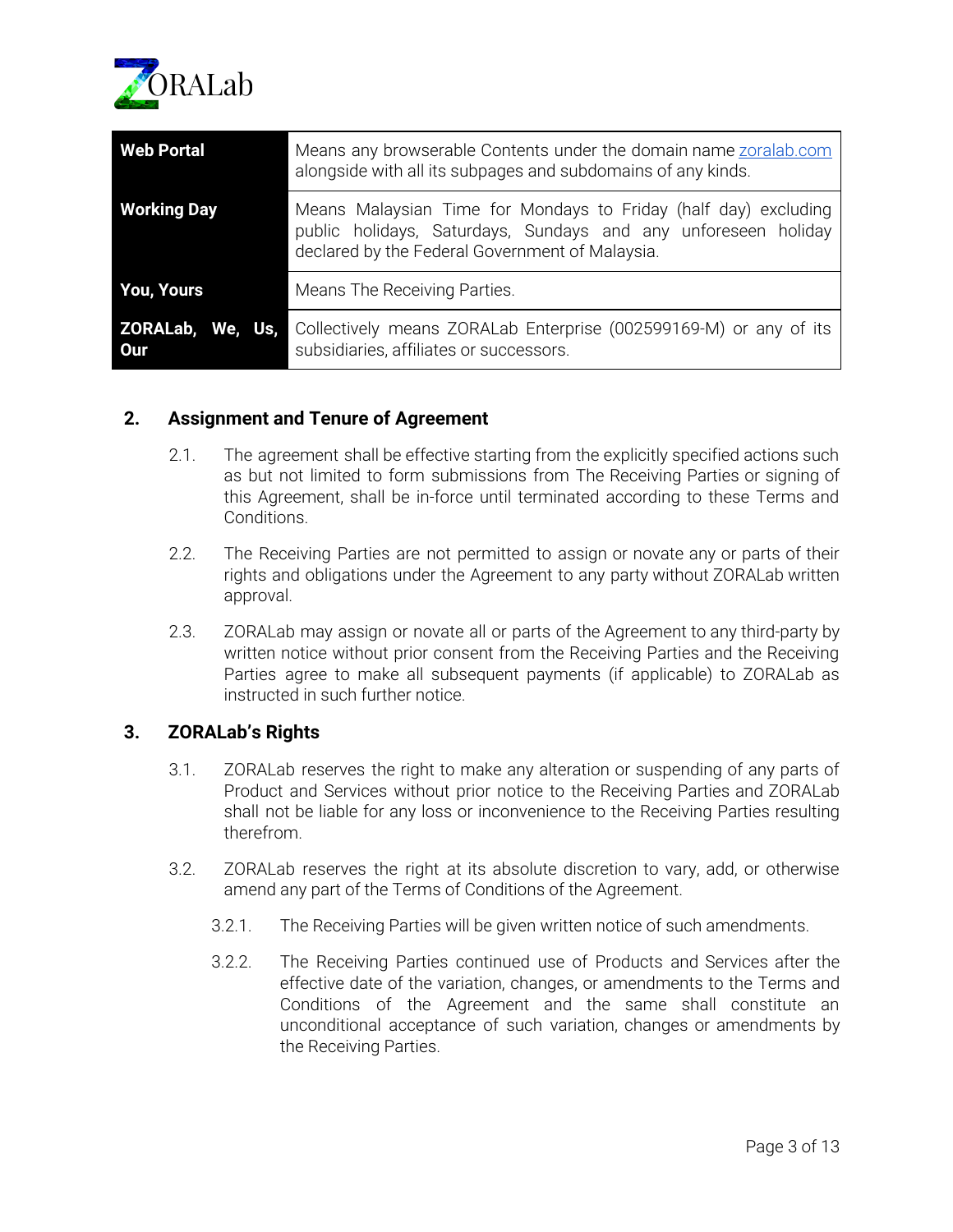

- 3.3. In order to protect the Receiving Parties and ZORALab from transactions and identity fraud, ZORALab reserves the right, at its absolute discretion, not to communicate through suspicious channels or to ship goods to certain addresses.
- 3.4. ZORALab reserves the right to refuse permission to use the Products and Services to any individual or company for any reason, and may do so without notice.
- 3.5. ZORALab reserves the right to review the Receiving Parties conducts and contents on compliances with Terms and Conditions from the usage of the Products and Services.

## **4. Privacy, Personal Identifiable Information, and Sensitive Data**

- 4.1. The Receiving Parties acknowledge and give consent to ZORALab to use and/or disclose the PII and Sensitive Data in accordance with the PDPA.
- 4.2. ZORALab reserved the rights to generate persistent identifiable memory such as but not limited to "cookie in website" to identify The Receiving Parties in person or computing devices when using one or more of Our services. These persistent identifiable memories do not record data permanently and will be deleted once The Receiving Parties sign off Our Products and Services.
- 4.3. The Receiving Parties acknowledge and give consent to ZORALab to use logging technologies for automated recording of processing information of that The Receiving Parties uses Our Products and Services. Such information can be but not limited to web request, Internet protocol address, client application type, languages, date and time, and process statements.
- 4.4. The Receiving Parties' Sensitive Data can be collected in any way or manner including but not limited to any transactions and/or communications made from/with ZORALab. ZORALab also collects The Receiving Parties' Sensitive Data from a variety of sources, including but not limited to, at any events, seminars, road shows, customer satisfaction surveys organized and/or sponsored by us as well as from publicly available sources.
- 4.5. The Receiving Parties acknowledge and give consent to ZORALab to collect and to process The Receiving Parties' Sensitive Data for the following purposes:
	- 4.5.1. to communicate with The Receiving Parties;
	- 4.5.2. to maintain customer relationship with The Receiving Parties;
	- 4.5.3. to assess, process and provide Products, Services, and/or facilitate to The Receiving Parties;
	- 4.5.4. to administer and process any forms of payments and financial transactions related ZORALab Products and Services and/or facilities requested by The Receiving Parties;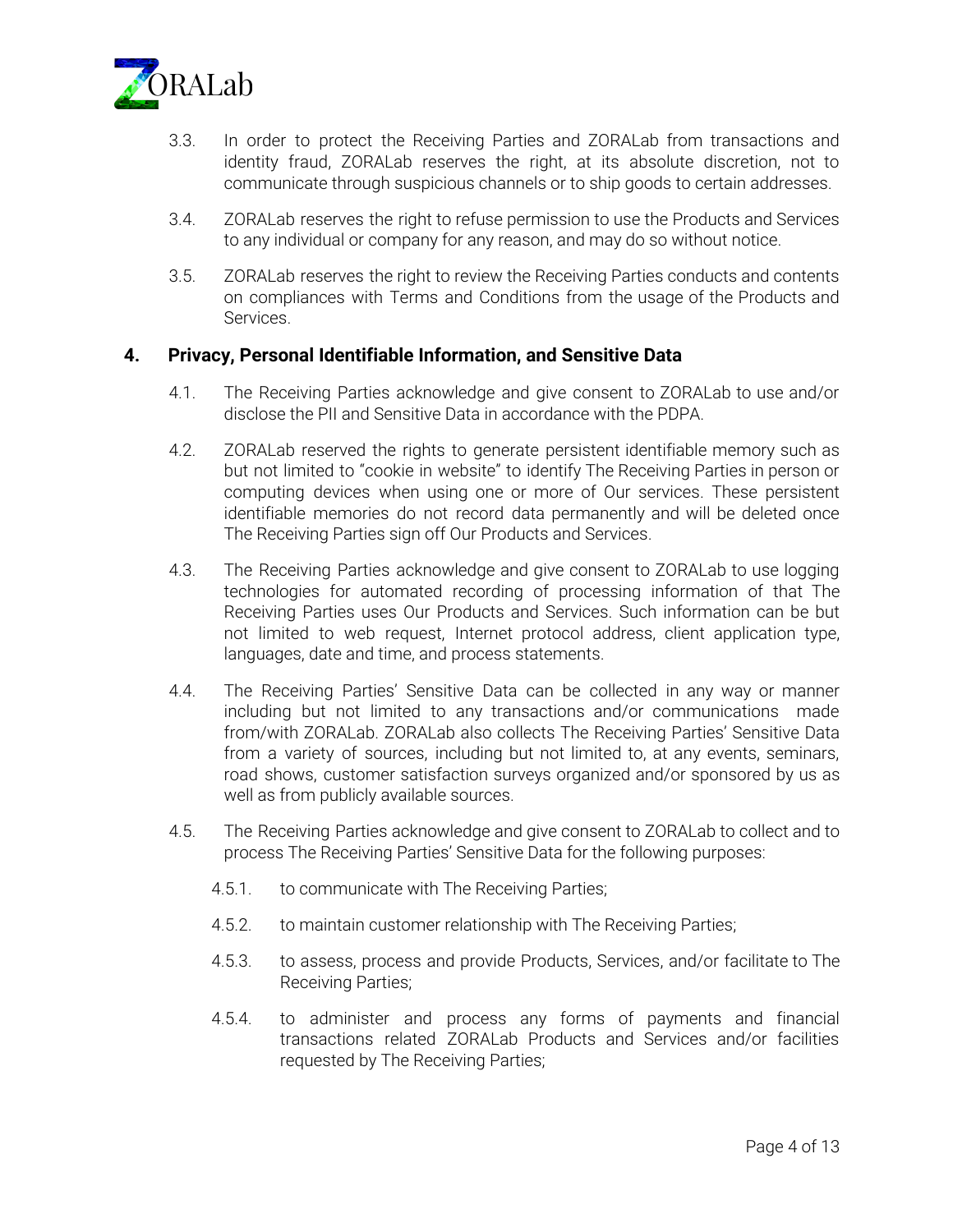

- 4.5.5. to provide The Receiving Parties with information and/or updates on ZORALab Products and Services, upcoming activities, promotion, and events;
- 4.5.6. for direct marketing purposes such as but not limited to rewarding programmes, loyalty programmes, and etcetera, according to The Receiving Parties' consent;
- 4.5.7. to facilitate The Receiving Parties for participate in, and ZORALab administration of, any but not limited to events, promotions, activities, Product, and Services;
- 4.5.8. for ZORALab internal administration purposes;
- 4.5.9. to enforce or defend ZORALab rights and The Receiving Parties rights under, and to comply with, ZORALab obligations under the applicable laws, legislation and regulations;
- 4.5.10. to carry out verification and background checks as part of any recruitment and selection process in connection with The Receiving Parties for employment with ZORALab;
- 4.5.11. to share any of The Receiving Parties' Personal Data with the auditor for our internal and reporting purposes;
- 4.5.12. for meeting any applicable legal or regulatory requirements and making disclosure under the requirements of any applicable law, regulation, direction, court order, by-law, guideline, circular or code applicable to ZORALab;
- 4.5.13. for audit, risk management, and security purposes;
- 4.5.14. for detecting, investigating, and preventing fraudulent, prohibited or illegal activities;
- 4.5.15. for enabling us to perform our obligations and enforce our rights under any agreements or documents that ZORALab are a party to;
- 4.5.16. to transfer or assign our rights, interests, and obligations under any agreements entered into with ZORALab;
- 4.6. The Receiving Parties acknowledge that ZORALab has placed technologies and standards to protect The Receiving Parties' stored and transmitted PII given to ZORALab.
- 4.7. While ZORALab are committed to protect The Receiving Parties' Sensitive Data, The Receiving Parties acknowledge that ZORALab does not guarantee unauthorized or accidental access to such data.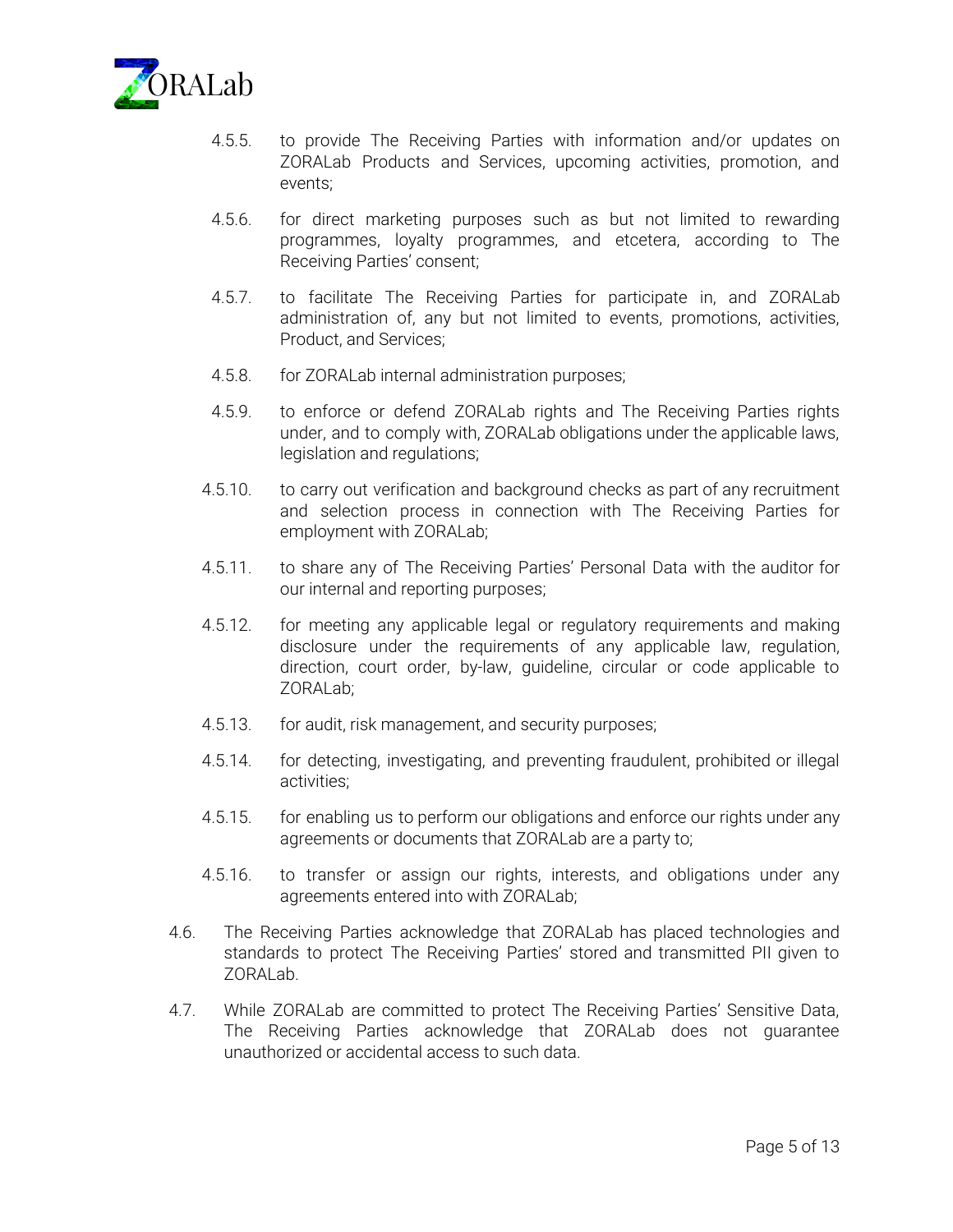

- 4.8. Due to the global nature of ZORALab businesses, for the purposes set out in this General Terms and Conditions, The Receiving Parties hereby granted ZORALab to transfer Sensitive Data to parties such as but not limited to, datacenter located in other countries that may have a different data protection regime that is found in Malaysia.
- 4.9. Where transfer stated in section 4.8 is performed, the Receiving Parties acknowledge that ZORALab will take appropriate steps to ensure the overseas recipient of Sensitive Data is bound by legally enforceable obligations to provide a standard of protection to that Sensitive Data that is comparable to that of the Malaysia Personal Data Protection Act 2010.

## **5. The Receiving Parties' Responsibilities**

- 5.1. The Receiving Parties SHALL:
	- 5.1.1. Provide accurate and complete PII to ZORALab and inform ZORALab immediately of any changes to the Receiving Parties' PII including electronics and physical addresses and/or employment or business;
	- 5.1.2. Only use the Products and Services for its specified purposes;
	- 5.1.3. Complies to Notices and instructions provided by ZORALab;
	- 5.1.4. Be responsible for all equipment and software necessary to use the Products and Services and for the security and integrity of all information data transmitted, disclosed, and/or obtained via the use of our Products and Services.
	- 5.1.5. Agrees, consents, allows and has no objections to ZORALab in extracting PII or any other data required to be used as evidence in court when necessary.
	- 5.1.6. Be responsible for all usage and charges for the Products and Services, including to payment and service charges and any related charges related to ZORALab pursuant to this Agreement in a timely manner.
	- 5.1.7. Be responsible for protecting any, but not limited to, username, passwords, 2-factor authentication token and its generator (collectively known as "Authentication Credentials") at all times and not releasing to other entities such as third-party or any person.
	- 5.1.8. Notify ZORALab immediately for any unauthorized usage and/or access to the Receiving Parties' PII and authentication credentials and all its activities.
	- 5.1.9. Notify ZORALab immediately for any compromised Authentication Credentials.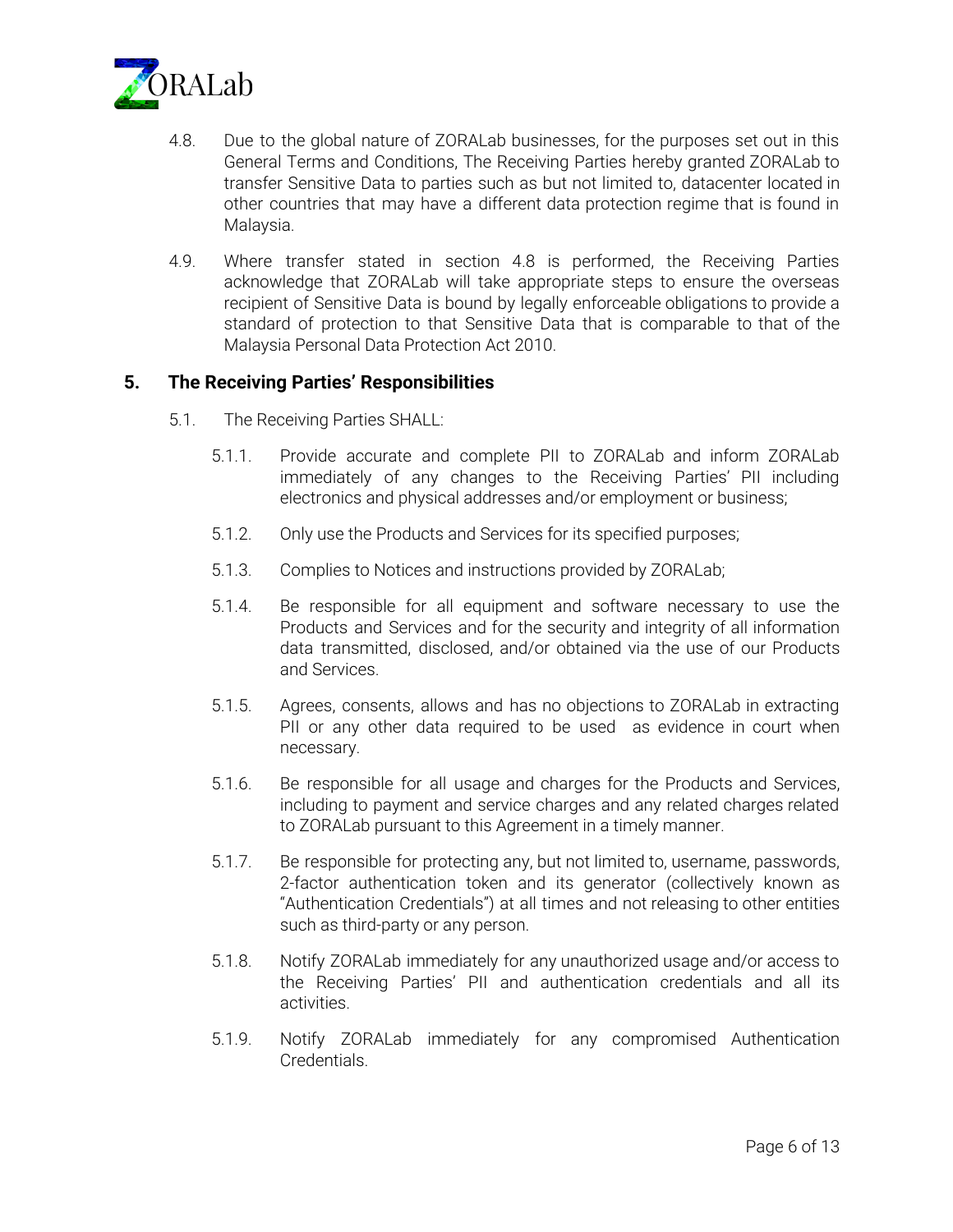

- 5.1.10. Comply with all applicable laws of Malaysia related to the use of the Products and Services.
- 5.1.11. Take responsible steps to prevent fraudulent, improper, or illegal use of the Products and Services.
- 5.1.12. Cease to utilize the Products and Services as may be required by ZORALab.
- 5.1.13. Indemnify and shall keep ZORALab indemnified from any loss, damage, liability or expense arising from any claims from libel, privacy and/or copyright infringement, patent, breach of confidence, or breach of any law or regulations whatsoever arising from data transmitted, received or stored via the Products and Services or part thereof and for all claims arising from the Receiving Parties unauthorized use or exploitation of the Products and Services.
- 5.1.14. Comply with the Terms and Conditions of this Agreement.
- 5.1.15. If the Receiving Parties are below 18 years old, that Receiving Party shall require his/her parent or legal guardian's permission to use any ZORALab Products and Services.
- 5.2. The Receiving Parties SHALL NOT:
	- 5.2.1. Bypass, remove, deactivate, impair, descramble, decipher, decompile, disassemble, or reverse engineer any part of the Products and Services.
	- 5.2.2. Use, display, mirror or frame any individual elements or whole Web Portal and its contents, ZORALab's name, any ZORALab's trademark, logo or other proprietary information without ZORALab's express consent.
	- 5.2.3. Attempt to probe, scan, breach, or test any vulnerability including security or authentication measures of ZORALab systems or network communications without explicit written approval.
	- 5.2.4. Attempt to interfere with ZORALab and its customers from proper use and actions such as sending malware, overloading, flooding, spamming, or mail-bombing.
	- 5.2.5. Collect and/or store any Sensitive Data from any ZORALab assets without written approval.
	- 5.2.6. Impersonate or misrepresent any person or entity including ZORALab.
	- 5.2.7. Create, recreate, distribute, or advertise index of any significant portion of the Products and Services without ZORALab written approval.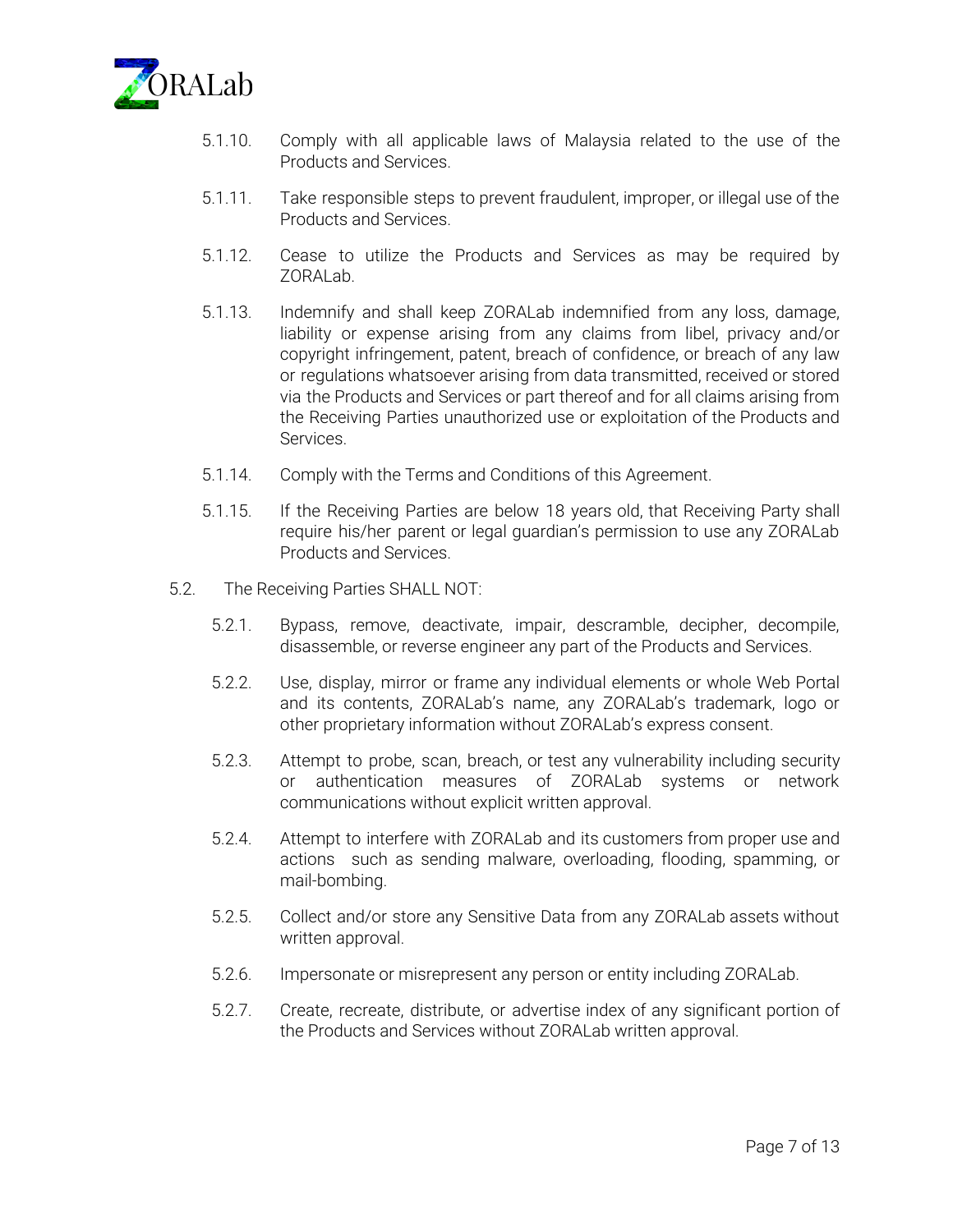

# **6. ZORALab Liability**

- 6.1. ZORALab shall not be liable to the Receiving Parties or anyone else for any direct, indirect, special, exemplary, and consequential types of losses, injury, damages or whatsoever including but not limited to lost of use, data, revenue or profits, in actions of contract, negligence or other actions arising out or in connection with the use of Products and Services.
- 6.2. ZORALab shall not be responsible or liable to any link to third party's Content which is clicked/activated by the Receiving Parties from any User Interfaces provided by ZORALab.
- 6.3. ZORALab shall not be liable for, and the Receiving Parties agree to indemnify ZORALab against all claims, losses, liabilities, proceedings, demands, costs, and expenses, including legal fees which may result or which ZORALab may sustain in connection with or arising from the Product and Services used by the Receiving Parties.
- 6.4. Without prejudice to the forgoing, in the event of a court or tribunal holds ZORALab liable for any breach or default by ZORALab, the Receiving Parties agree that the amount damages payable by ZORALab to the Receiving Parties shall not at any time exceed the sum of MYR300.00 notwithstanding any order, decree, or judgement obtained by the Receiving Parties.
- 6.5. Without limiting the generality of any provision in this Agreement, ZORALab shall not be liable for any failure to perform its obligations herein caused by an act of God, insurrection or civil disorder, military operations, act of terrorism, emergency, acts or omission of Goverment, or any competent authority, labour trouble or industrial disputes of any kind, fire, lightning, subsidence, explosion, floods, acts of omission of persons or bodies for whom ZORALab has no control over or any cause outside ZORALab's reasonable control.
- 6.6. The Products and Services may occasionally be affected by interference caused by objects beyond ZORALab's control such as radio interferences, room temperature fluctuation, power disruptions, and weather conditions. In the event of such interference, ZORALab shall not hold liable for any inability to use or access Products and Services.

# **7. Proprietary Rights, Licenses, and Restrictions**

7.1. All Contents in and to the Products and Services are owned by ZORALab. Such rights are protected by Malaysian copyright laws, other applicable copyright laws, and international treaty provisions. ZORALab retains all rights not expressly granted herein.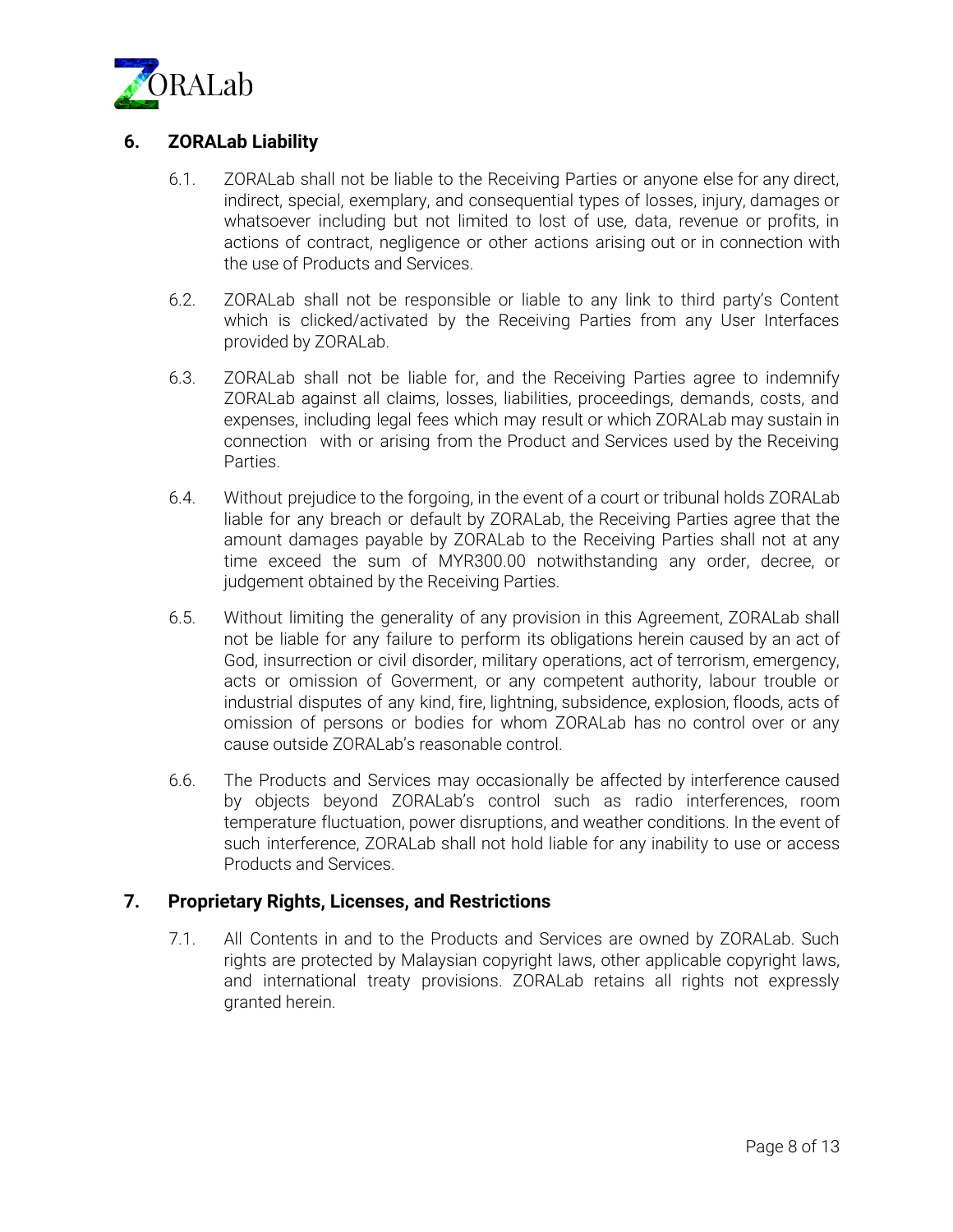

- 7.2. Except where Content is expressly stated to the contrary all persons featured in the Products and Services are in no way associated, linked or affiliated with ZORALab and the Receiving Parties should not rely on the existence of such connection or affiliation. Any trademarks/names featured on the Products and Services are owned by the respective trademark owners and any assertion is in no way endorsed by or connected to ZORALab.
- 7.3. ZORALab grants the Receiving Parties a limited access to make personal, non-commercial use of the Contents from the Products and Services with the adherence to the Terms and Conditions herein.

## **8. Governing Laws**

8.1. The Agreement shall be governed and constructed in accordance with the laws of Malaysia, excluding conflict of law rules. Parties agree to submit to the exclusive jurisdiction of Malaysian courts.

#### **9. Notices**

- 9.1. All Notices to be given to by ZORALab under the Agreement will be in writing sent to the Receiving Parties last known electronics and/or physical address.
- 9.2. All Notices to be given by the Receiving Parties to ZORALab under the agreement must be in writing and sent to the following electronic email addresses:
	- 9.2.1. [hello@zoralab.com](mailto:hello@zoralab.com) and/or,
	- 9.2.2. [legal@zoralab.com](mailto:legal@zoralab.com)
- 9.3. All Notices given by ZORALab to the Receiving Parties pursuant to this clause shall be deemed to have served if:
	- 9.3.1. Sent by registered post, on the third Working Day after the date of posting irrespective of whether it is returned or undelivered;
	- 9.3.2. Sent by ordinary post, on the fifth Working Days after the date of posting irrespective of whether it is returned undelivered;
	- 9.3.3. Sent by email post, upon emailing out;
	- 9.3.4. Hand delivered, upon delivery;
	- 9.3.5. Sent by facsimile, upon successful completion of transmission as evidence by a transmission report;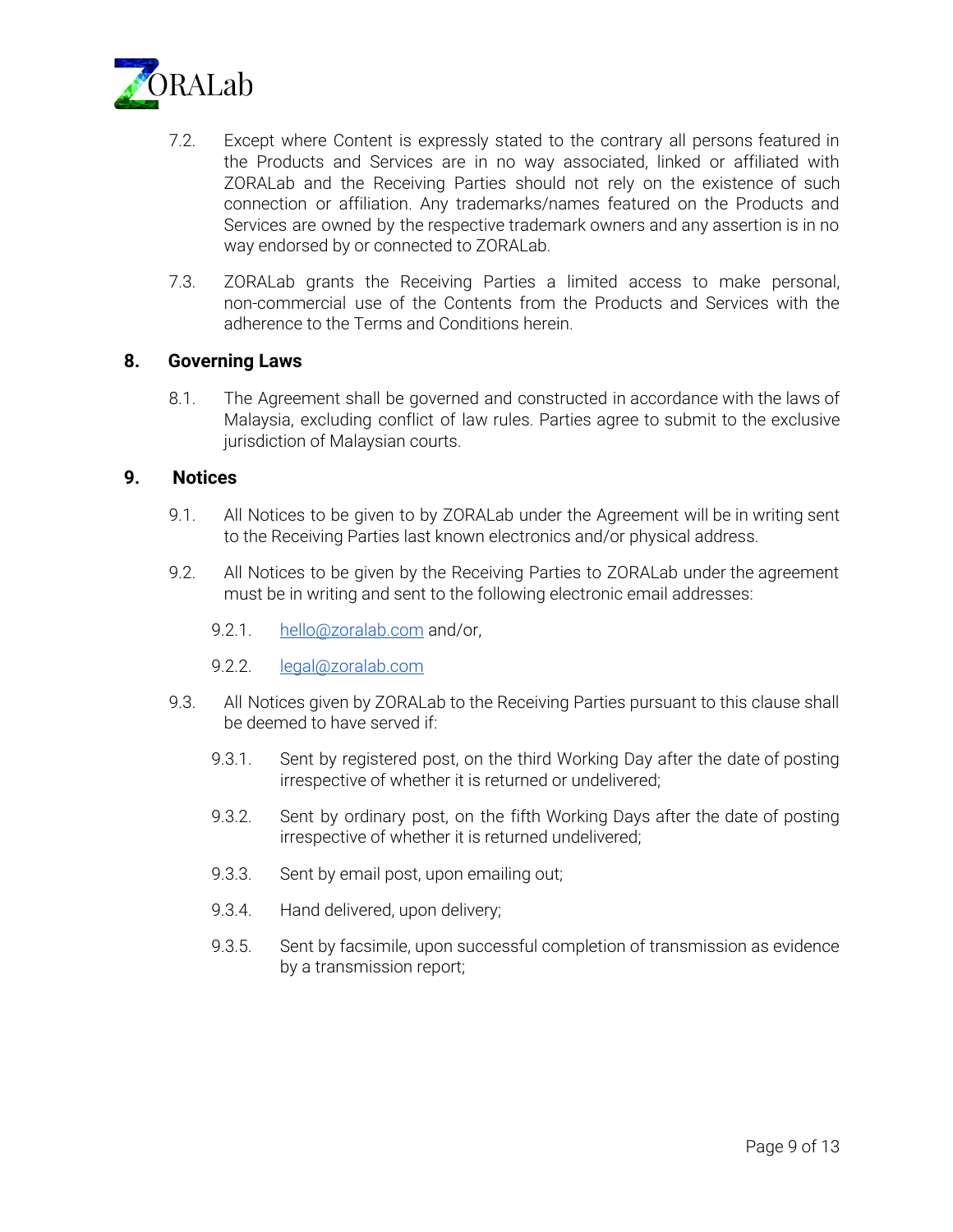

## **10. Suspension or Terminations**

- 10.1. The Receiving Parties may at any time terminate the Agreement by giving ZORALab prior written notice. The Products and Services shall be deemed terminated within 5 Working Days from the receipt of the termination notice by ZORALab.
- 10.2. ZORALab reserves the right to cancel, withdraw, terminate, or suspend the Products and Services for any reason whatsoever at its sole discretion by the way of a written notice to the Receiving Parties and the Receiving Parties agree that ZORALab shall not be liable for such cancellation, withdrawal, termination, and suspension.

#### **11. Product Availability and Specifications**

- 11.1. ZORALab does not represent nor warrant the descriptions of the Product in ZORALab are accurate and complete.
- 11.2. The Products sold are subjected to availability and ZORALab will not be charged for Products that are unavailable.
- 11.3. Once the Product and Service is sold out, its notification of the unavailability will be made on the Web Portal at the earliest opportunity.
- 11.4. By purchasing the Product, it is deemed to the agreement of the terms and conditions of the relevant ZORALab's Product.

## **12. Product Pricing**

- 12.1. The Receiving Parties shall be charged for each purchase of the Products based on the respective Charges prominently displayed at the Web Portal.
- 12.2. Notwithstanding the Charges imposed in Clause 12.1 above, the Receiving Parties shall be charged with:
	- 12.2.1. Standard shipping or handling charges prescribed by ZORALab at the point of purchase.
- 12.3. ZORALab endeavours to provide current and accurate information on the Web Portal. Nevertheless, misprints and other errors may occur. Accordingly, ZORALab reserves the rights to change prices, fees, and changes of the Products made available via Web Portal at any time and from time to time without any notice of liability.

## **13. Payments**

13.1. ZORALab accepts payment via the available Payment Methods in Malaysian Ringgit for the purchase of a Product.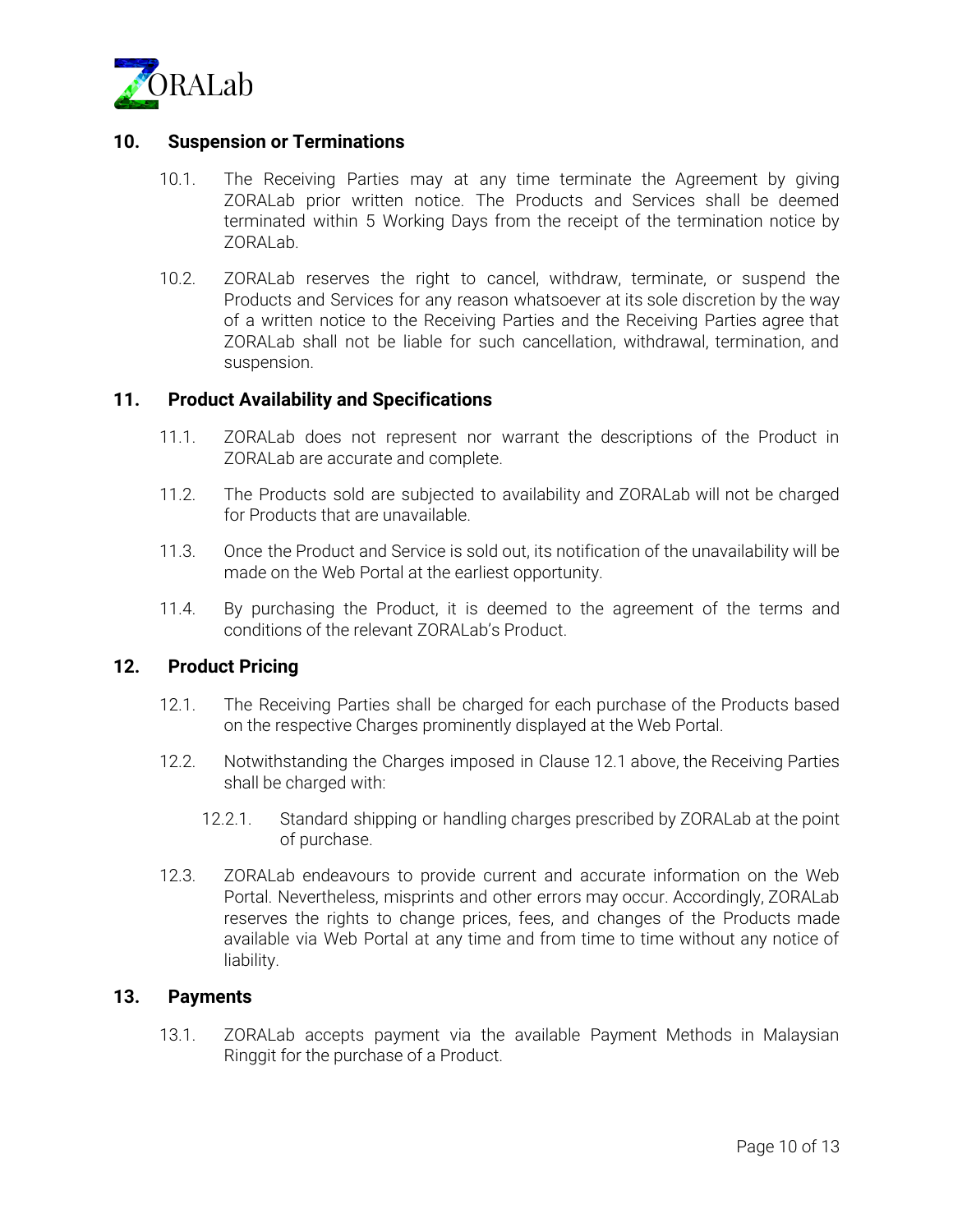

- 13.2. ZORALab shall have absolute right to suspend or terminate any purchase that is illegal and unauthorized.
- 13.3. By making an offer to buy a Product, ZORALab is authorized to transmit or to obtain information (including updated information) including, but not limited to, the credit card number or credit reports, authenticate of the identity, validate the credit card, obtaining an initial credit card authorization, and to authorize individual purchase transactions from third parties from time to time.
- 13.4. In the event that the Payment Method is rejected by the issuing Bank or financial institutions, ZORALab shall not be liable for any claims, demands, disputes, or losses resulting from the rejection.
- 13.5. ZORALab will take responsible care, as long as it is within ZORALab's power to do so, to keep the purchase details and payments secure, but will not be liable for any losses on unauthorized access by any third parties.

## **14. Deposit**

- 14.1. ZORALab may request for advance payment for registration of the Product [which may include without limitation a refundable deposit ("Deposit")].
- 14.2. ZORALab reserves the right to utilise the Deposit to offset any amount due to ZORALab including but not limited to any outstanding Payment ("Payment") under any of the Receiving Party's Account.
- 14.3. Subject to Clause 14.2 above, any balance of Deposit will be returned within four (4) months from the date of termination of the Agreement, subject to the deduction of any amount claimed by ZORALab in the event of the breach of any clause of the Agreement.

## **15. Shipping Policy**

- 15.1. All deliveries of the Products will be made by ZORALab fulfillment partner or any other courier services as may be appointed by ZORALab from time-to-time and ZORALab is unable to control their delivery times.
- 15.2. ZORALab will use commercially reasonable efforts to deliver the Product as quickly as possible and within the time period indicated.
- 15.3. Once the Product is dispatched, the Receiving Parties will receive a notification such as but not limited to email notification about the delivery alongside its tracking methods.
- 15.4. All parcels will be delivered to the address specified in the confirmed order. Third-party collection of the Product is not allowed.
- 15.5. Shipping address cannot be changed after the payment is done.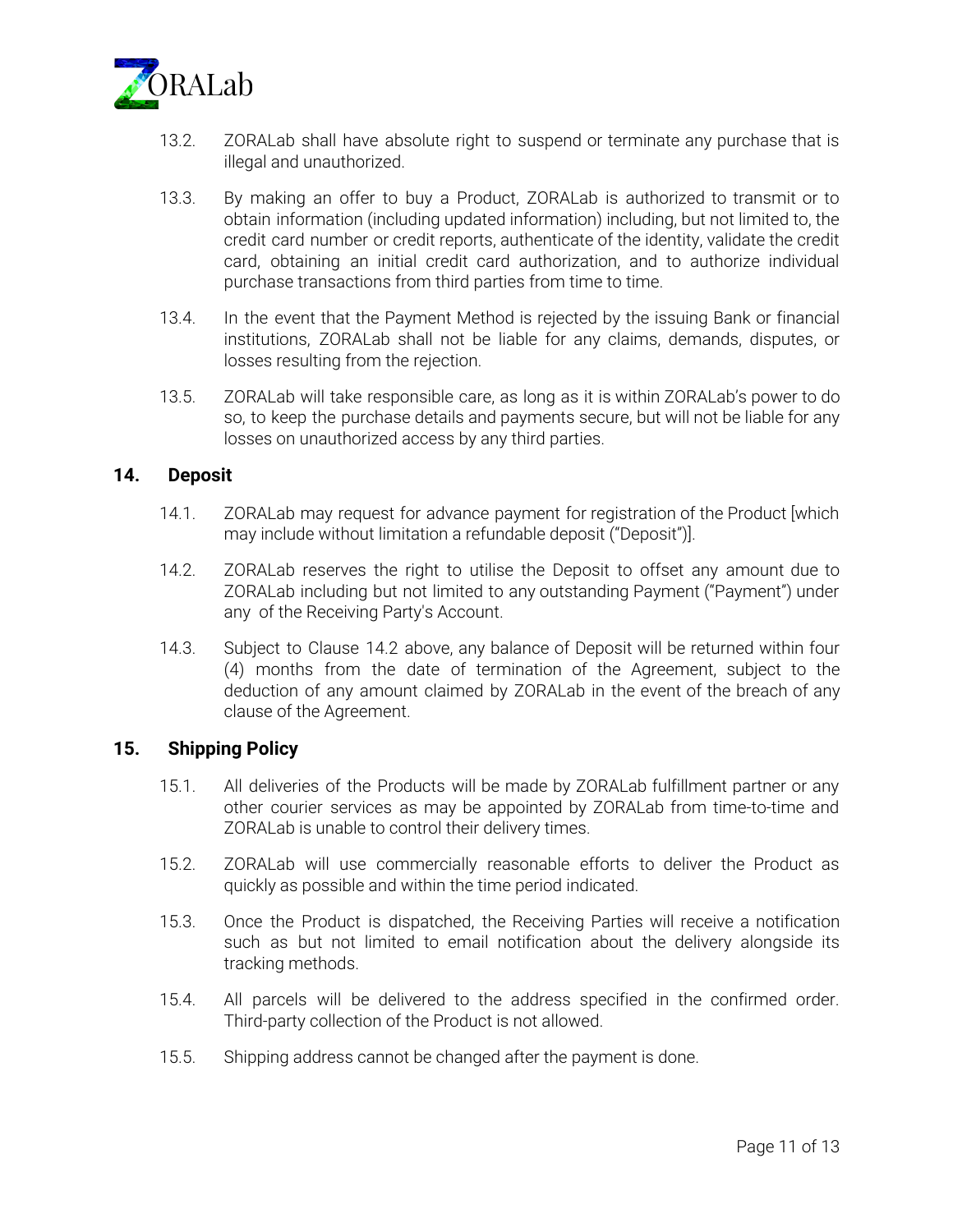

- 15.6. ZORALab shall not be held liable for delivery to the wrong address due to incorrect information provided by the Receiving Parties.
- 15.7. Products not delivered after 3 times will be returned to the courier agency collection carrier and need to self-collect within the specified collection date by the said courier agency. Additional fees may be imposed if additional delivery is required.
- 15.8. All non-delivered, uncollected, and unclaimed Products within the specified self-collection date will be returned to ZORALab and no refund will be given.
- 15.9. Shipping charges are determined by the courier agency, which are determined by Product's packet size, weight, and delivery location.
- 15.10. Risk of loss and damages of the Products will be passed on the date when the Products have been delivered out.

#### **16. Claims and Warranty**

- 16.1. In the event of claims, the original receipt and/or any relevant Notice, and assets if any in full original packaging must be produced back to ZORALab's office or manufacturers' service centre.
- 16.2. All Products sold on the Web Portal are subjected to the relevant manufacturer's warranty.
- 16.3. Any warranty or claims is void if:
	- 16.3.1. breached the terms of any manufacturers' warranty such as, but not limited to, damaged devices due to negligence, unauthorized usage, services, repairs, and alterations.
	- 16.3.2. breached the terms of warranty of the Product such as, but not limited to, damaged devices due to negligence, unauthorized usage, services, repairs, and alterations.

#### **17. Miscellaneous**

- 17.1. No rule of construction or interpretation shall apply to prejudice the interest of the party preparing the Agreement.
- 17.2. The Agreement constitutes the entire agreement between the parties concerning the subject matter herein and supersedes all previous agreements, understanding, proposals, representations, and warranties relating to the subject matter.
- 17.3. Those clauses which by their nature would survive the termination of the Agreement shall so survive.
- 17.4. Time whenever referred to in this Agreement shall be of the essence.